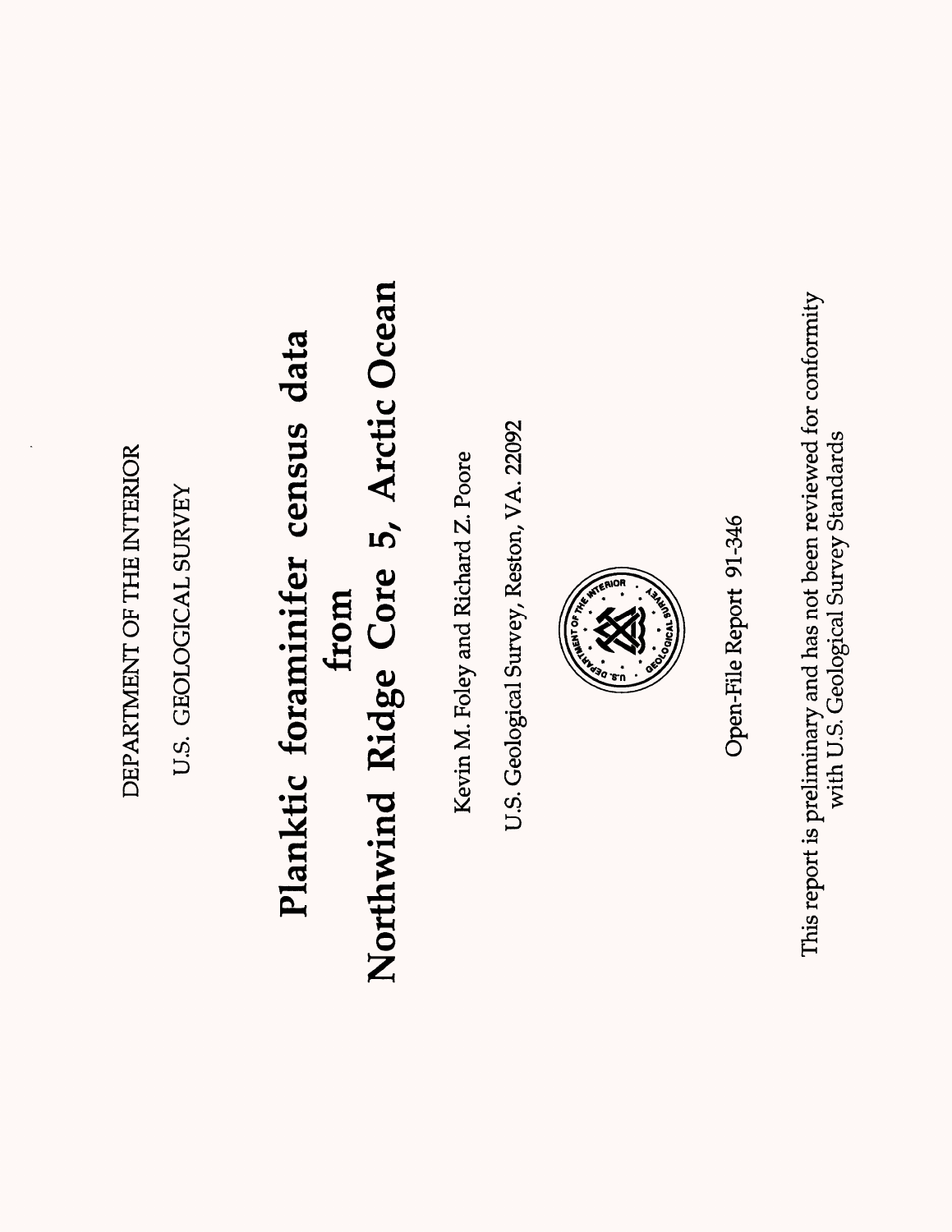## Northwind Ridge Core 5, Arctic Ocean **Northwind Ridge Core 5, Arctic Ocean** Planktic foraminifer census data from Planktic foraminifer census data from

U.S. Geological Survey, Reston, Va. 22092 U.S. Geological Survey, Reston, Va. 22092 Kevin M. Foley and Richard Z. Poore Kevin M. Foley and Richard Z. Poore

#### **INTRODUCTION** INTRODUCTION

from the USCGC Polar Star during 1988 cores suggests sediments deposited on The U.S. Geological Survey recovered 9 The U. S. Geological Survey recovered 9 piston cores from the Northwind Ridge piston cores from the Northwind Ridge from the USCGC Polar Star during 1988 cores suggests sediments deposited on wind Ridge CoreS. These foraminifer in the Canada Basin of the Arctic Ocean in the Canada Basin of the Arctic Ocean wind Ridge Core 5. These foraminifer fers and selected sediment size-fraction Northwind Ridge preserve a detailed and 1989. Preliminary analysis of the Northwind Ridge preserve a detailed record of glacial and interglacial cycles fers and selected sediment size-fraction and 1989. Preliminary analysis of the record of glacial and interglacial cycles quantitative data on planktic foraminiquantitative data on planktic foraminidata in 130 samples from the Northfor the last few hundred thousand to for the last few hundred thousand to data in 130 samples from the Northdata will be the basis for future interdata will be the basis for future intermillion years. This report includes million years. This report includes pretive studies. pretive studies.

### METHODS

numbered 89 through 131 are cuttings 10cc. samples obtained for lithostatigranumbered 89 through 131 are cuttings Samples numbered 1 through 88 are lOcc. samples obtained for lithostatigraobtainedwhen paleomagnetics samples obtainedwhen paleomagnetics samples were taken and are approximately lOcc. were taken and are approximately 10cc. Samples numbered 1 through 88 are phy and biostratigraphy. Samples phy and biostratigraphy. Samples



Location of Northwind ridge Core 5 **Location of Northwind ridge Core 5**

water, wet sieved to three size fractions; water, wet sieved to three size fractions; The samples were washed in distilled The samples were washed in distilled weighed. The  $.062 - 2.0$  mm. and the  $>$ weighed. The .062 - 2.0 mm. and the >  $< .062$  mm.,  $.062 - 2.0$  mm. and  $> 2.0$ <.062 mm., .062 - 2.0 mm. and  $>$  2.0 mm., dried and each size fraction mm., dried and each size fraction

Table 1 - Latitude, longitude and water depth for Table 1 - Latitude, longitude and water depth for Northwind Ridge Core 5. Northwind Ridge Core 5.

74° 37.35'N 157° 53.04'W 1089 M 5 74°37.35'N 157°53.04'W 1089 M Core Latitude Longitude Depth Core Latitude Longitude Depth r<br>U

raminifers were removed from samples raminifers were removed from samples weighing. The  $> 0.062$  mm. fraction was obtained from the  $\geq$  150 $\mu$ m fraction usobtained from the  $\geq$  150 $\mu$ m fraction usweighing. The  $>$  .062 mm. fraction was sieved at 150µm and counting splits of paleontological slides. Benthic foraminipaleontological slides. Benthic foraminisieved at 150µm and counting splits of and glued to standard 60 square microfers were also counted. All planktic foand glued to standard 60 square microing a Carpco sample splitter. Planktic ing a Carpco sample splitter. Planktic fers were also counted. All planktic focontaining insufficient specimens for a containing insufficient specimens for a 2.0 mm. fractions were combined after 2.0 mm. fractions were combined after 300-350 planktic foraminifers were 300-350 planktic foraminifers were foraminifers were identified, sorted foraminifers were identified, sorted counting split. counting split.

### COUNTING CATEGORIES COUNTING CATEGORIES

taxonomic concepts follow Parker (1967, taxonomic concepts follow Parker (1967, Taxa included in the counting categories Taxa included in the counting categories are summarized below. In general, our are summarized below. In general, our 1962).

bform benthic foraminifers bform benthic foraminifers

(Ehrenberg) right-coiling. This (Ehrenberg) right-coiling. Thisdpach *Neogloboquadrina pachyderma*  Neogloboquadrina pachyderma dpach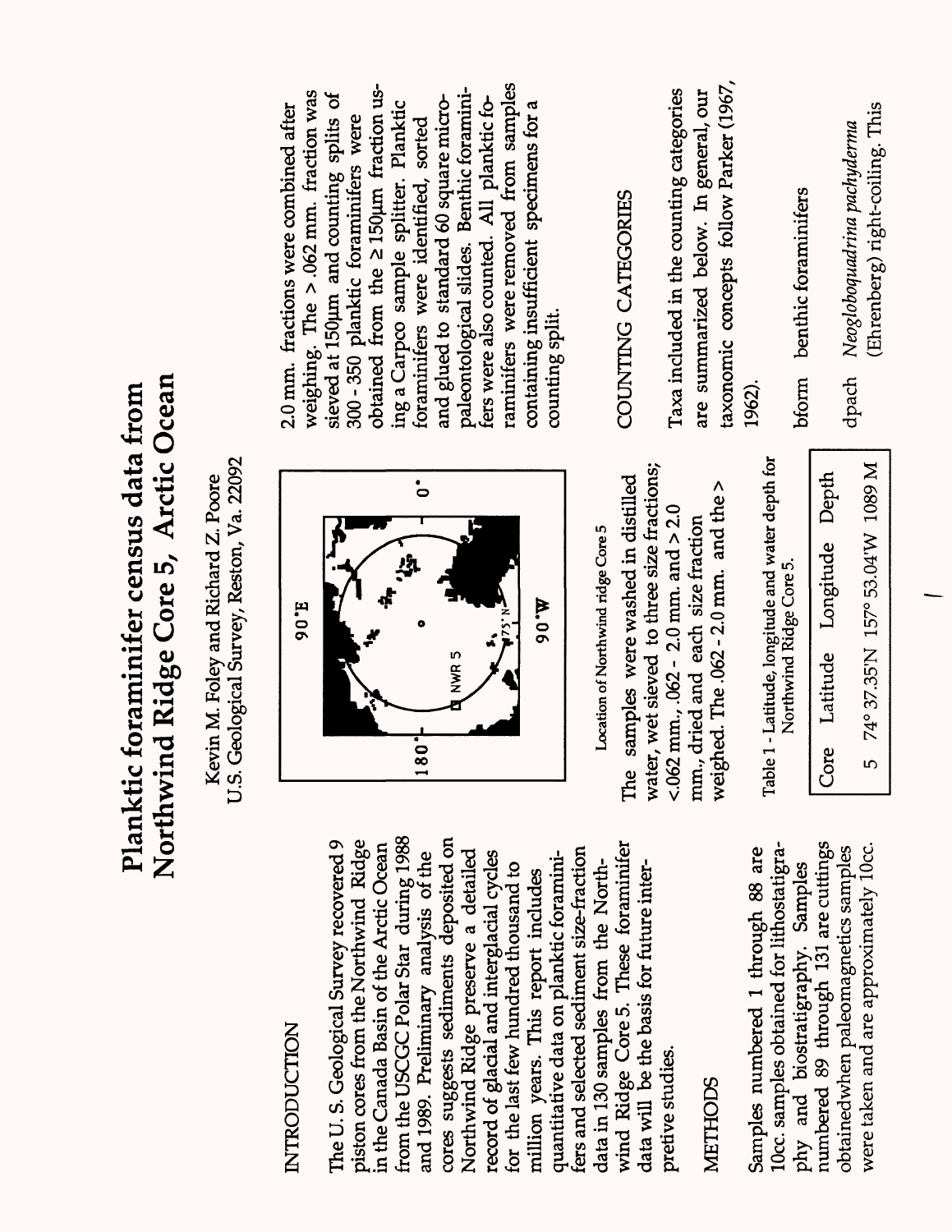| <b>REFERENCES</b>                                                   | Parker, F. L., 1962, Planktonic foraminif- | eral species in Pacific sediments,    | Micropaleontology, v. 8, p. 219-254. |                                 | 1967, Late Tertiary biostratigra- | phy (Planktonic Foraminifera) of | tropical Indo-Pacific deep-sea        | cores: Bulletins of American Pale-    | ontology, v. 52, p.115-208.       |  |
|---------------------------------------------------------------------|--------------------------------------------|---------------------------------------|--------------------------------------|---------------------------------|-----------------------------------|----------------------------------|---------------------------------------|---------------------------------------|-----------------------------------|--|
| pach Neogloboquadrina pachyderma<br>(Ehrenberg) left coiling.<br>Ω  |                                            | TOTAL Total number of planktic forams | PLANK in the counting split.         |                                 | <b>ACKNOWLEDGEMENTS</b>           |                                  | Ve thank Larry Phillips for providing | he washed residues and sedimentologi- | cal data from the core 5 samples. |  |
| mens with 4 chambers in the ul-<br>category is restricted to speci- | timate whorl. Right-coiling                | specimens that have more than         | 4 chambers in the ultimate           | whorl are tabulated as "dupac". |                                   | This category is used for speci- | mens of right-coiling Neoglobo -      | quadrina with more than 4             | chambers in the ultimate whorl.   |  |
|                                                                     |                                            |                                       |                                      |                                 |                                   | dupac                            |                                       |                                       |                                   |  |

deformed planktic specimens

other

and specimens resembling<br>Turborotalita quinqueloba.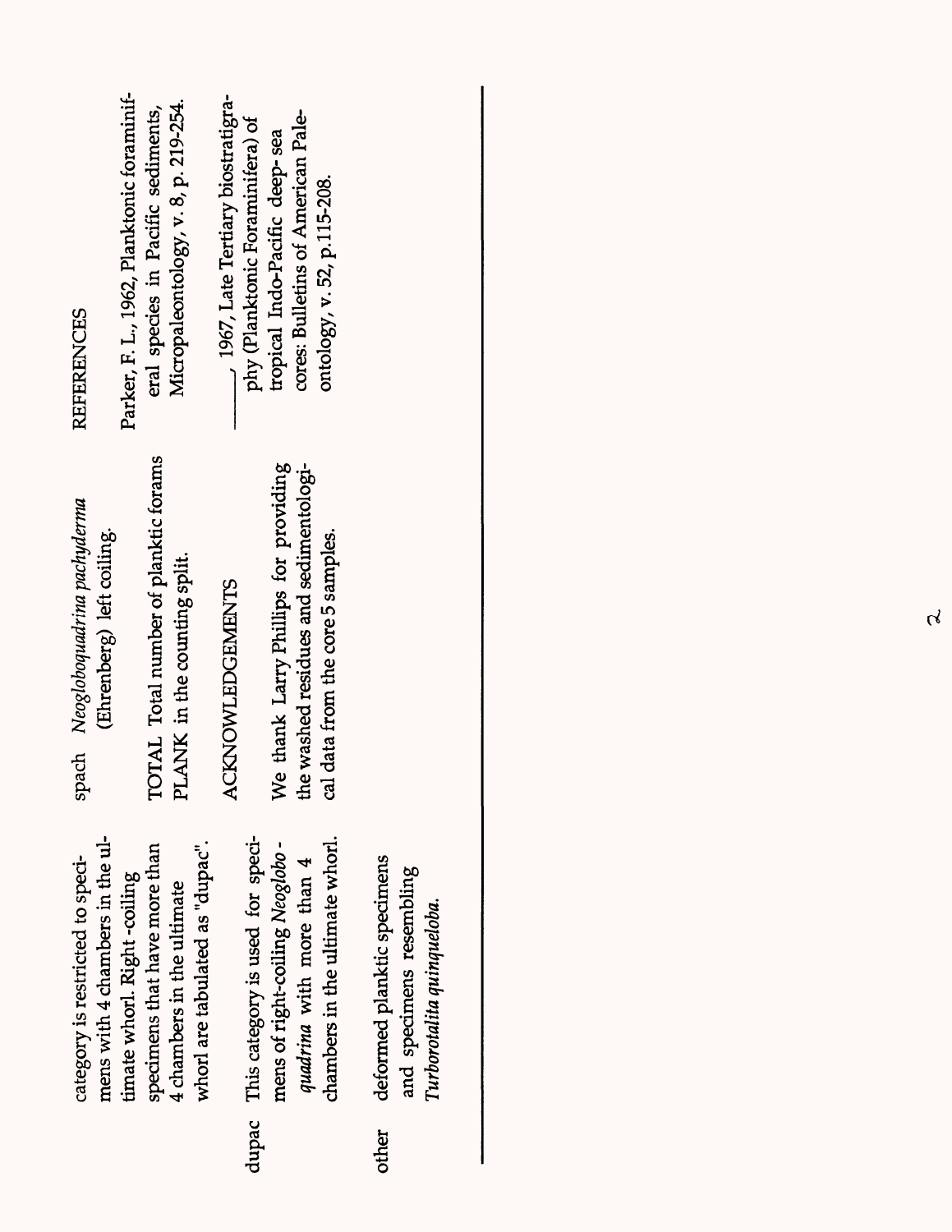tion, plank/sample >150um is the number of planktic foraminifers > 150 pm found in the counting split divided by the fraction of tion. wL%.062-2.0 is the percentage of the total sample weight represented by the .062-2.0 mm. size fraction. wt.>2.0 is the weight tion. plank/sample 2150µm is the number of planktic foraminifers 2150 µm found in the counting split divided by the fraction of tion. wt %.062-2.0 is the percentage of the total sample weight represented by the .062-2.0 mm. size fraction. wt.>2.0 is the weight total sample weight represented by the <.062 mm. size fraction. wt. .062-2.0 is the weight in grams of the .062 - 2.0 mm. size frac-Table 2 For samples 1- 88 depth 1 indicates the depth of the top of the sample interval and depth 2 indicates the bottom of the interval. For samples 89-131 depth 1 indicates the depth of the midpoint of the sampled interval. All depths are in centimeters below the top of the core. wt.<.062 is the weight in grams of the <.062mm. size fraction. wt.%<.062 is the percentage of the ters below the top of the core. wt.<.062 is the weight in grams of the <.062mm. size fraction. wt.%<.062 is the percentage of the total sample weight represented by the <.062 mm. size fraction. wt. .062-2.0 is the weight in grams of the .062 - 2.0 mm. size fracthe interval. For samples 89-131 depth 1 indicates the depth of the midpoint of the sampled interval. All depths are in centimethe sample that the counting split represents. plank/sample≥150µm is the total number of planktic foraminifers ≥ 150µm in the the sample that the counting split represents. plank/sample≥150µm is the total number of planktic foraminifers ≥ 150µm in the For samples 1-88 depth 1 indicates the depth of the top of the sample interval and depth 2 indicates the bottom of in grams of the >2.0mm size fraction. wt%>2.0 is the percent of the total sample weight represented by the >2.0 mm. size fracin grams of the >2.0mm size fraction. wL%>2.0 is the percent of the total sample weight represented by the >2.0 mm. size fracsample divided by the weight of the sample in grams. % dextral is the percentage of right-coiling *Neogloboquadrina pachyderma.* sample divided by the weight of the sample in grams. % dextral is the percentage of right-coiling Neogloboquadrina pachyderma. Table<sub>2</sub>

| æ                           | dextral     |               |               |                   |          |                              |            |  |                                                         |  |                                                                                                                     |  |  |  |                             |
|-----------------------------|-------------|---------------|---------------|-------------------|----------|------------------------------|------------|--|---------------------------------------------------------|--|---------------------------------------------------------------------------------------------------------------------|--|--|--|-----------------------------|
| plank/                      | gram        | $2150 \mu m$  |               | $\frac{481}{115}$ |          |                              |            |  |                                                         |  |                                                                                                                     |  |  |  |                             |
| plank/                      | sample      | $\geq 150$ um |               |                   |          | 43904<br>10400<br>4992<br>13 | <u>়</u> এ |  |                                                         |  |                                                                                                                     |  |  |  |                             |
|                             | bform       |               | $\frac{3}{4}$ |                   | 35<br>37 |                              |            |  |                                                         |  | <b>000100% 2011101101</b>                                                                                           |  |  |  |                             |
| <b>TOTAL</b>                | PLANK       |               |               |                   |          |                              |            |  |                                                         |  |                                                                                                                     |  |  |  |                             |
|                             | other       |               |               |                   |          |                              |            |  |                                                         |  |                                                                                                                     |  |  |  |                             |
|                             |             |               |               | ង ដ ∞             |          |                              |            |  |                                                         |  | 10100000000 HOHOD 00                                                                                                |  |  |  |                             |
|                             | dpach dupac |               |               |                   |          |                              |            |  | $\begin{array}{c} \texttt{C} \\ \texttt{C} \end{array}$ |  | $\circ$ $\circ$ m                                                                                                   |  |  |  |                             |
|                             | spach       |               |               |                   |          | <b>ដូ</b> ខ្លួ ៦ ។ ងូ        |            |  |                                                         |  | <b>。 1 。 1 。 。 1 。 3 。 3 。 3 . 3 . 3 . 3 . 9 . 9</b> . 0                                                            |  |  |  |                             |
| total<br>wt.                |             |               |               |                   |          |                              |            |  |                                                         |  |                                                                                                                     |  |  |  |                             |
| $Wt$ . %<br>>2.0            |             |               |               |                   |          |                              |            |  |                                                         |  |                                                                                                                     |  |  |  |                             |
| $\frac{1}{2}$ $\frac{1}{2}$ |             |               |               |                   |          |                              |            |  |                                                         |  |                                                                                                                     |  |  |  |                             |
| wt. %                       | 062-2       |               |               |                   |          |                              |            |  |                                                         |  |                                                                                                                     |  |  |  |                             |
| wt.<br>062-2                |             |               |               |                   |          |                              |            |  |                                                         |  |                                                                                                                     |  |  |  | $8477784883434748384448884$ |
| wt. %<br><.062              |             |               |               |                   |          |                              |            |  |                                                         |  | <u>ទី ដូន ដូន ទី ខ្ពុជ ម៉ូ ដូន ទី ខ្ពុជ ម៉ូ ទី ទី ខ្ពុជ ម៉ូ ទី ខ្ពុជ ម៉ូ ទី ខ្ពុជ ម៉ូ ទី ខ្ពុជ ម៉ូ ទី ខ្ពុជ ម៉ូ</u> |  |  |  |                             |
| wt.<br><.062                |             |               |               |                   |          |                              |            |  |                                                         |  |                                                                                                                     |  |  |  |                             |
| depth2                      | E.          |               |               |                   |          |                              |            |  |                                                         |  |                                                                                                                     |  |  |  |                             |
| depth1                      | E.          |               |               |                   |          |                              |            |  |                                                         |  |                                                                                                                     |  |  |  |                             |
| sample                      | ∗           |               |               |                   |          |                              |            |  |                                                         |  |                                                                                                                     |  |  |  |                             |

Table 2 - Northwind Ridge Core 5 Table 2 - Northwind Ridge Core 5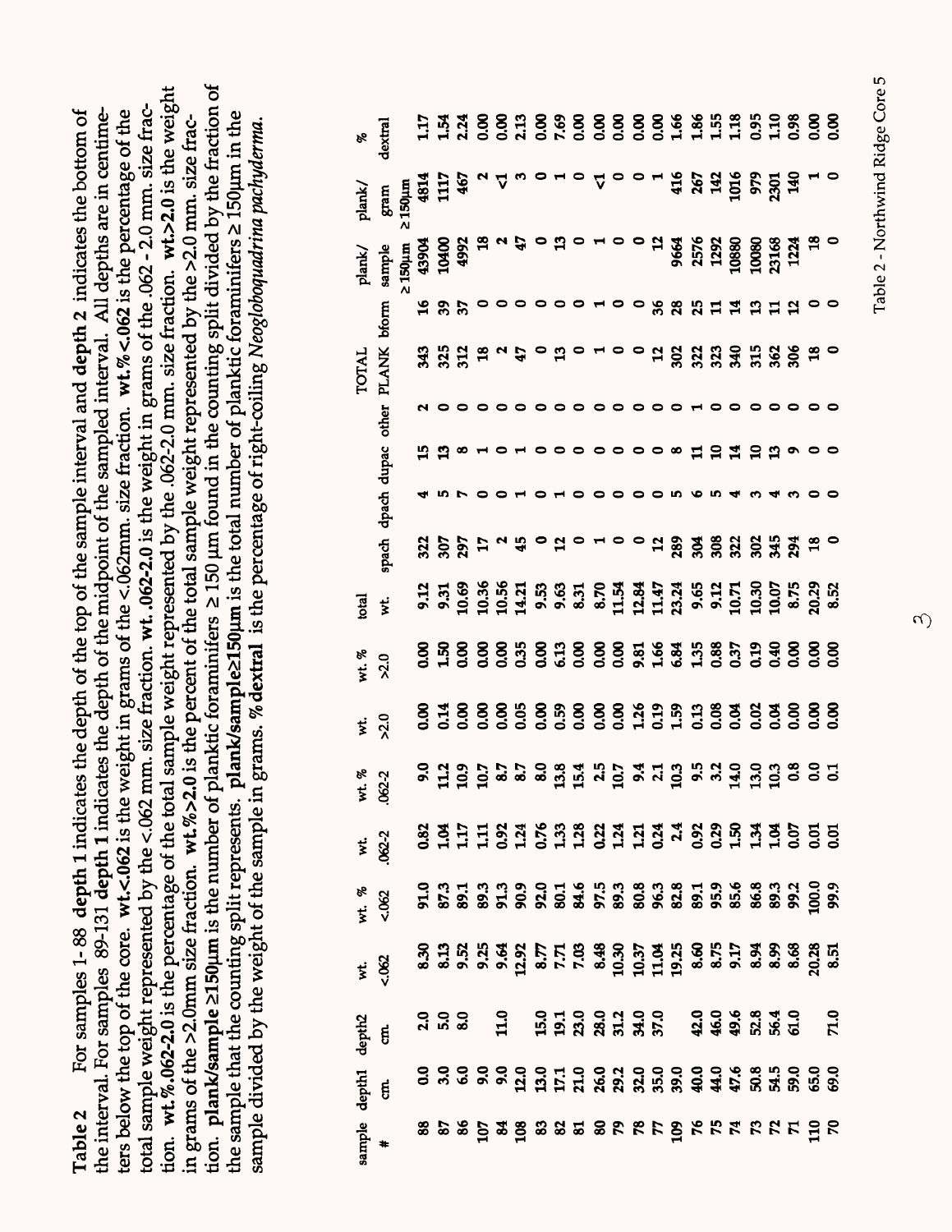| og              | dextral                       |              |      |      |   |                      |      |               |                                                                                                                                                                                                  |                                                                         |     |     |                   |  |       |  |  |   |                    |  |                    |  |  |        |      |                 |             |                                                           |
|-----------------|-------------------------------|--------------|------|------|---|----------------------|------|---------------|--------------------------------------------------------------------------------------------------------------------------------------------------------------------------------------------------|-------------------------------------------------------------------------|-----|-----|-------------------|--|-------|--|--|---|--------------------|--|--------------------|--|--|--------|------|-----------------|-------------|-----------------------------------------------------------|
| plank/          | gram                          | mtosrz       |      |      |   |                      |      |               |                                                                                                                                                                                                  |                                                                         |     |     |                   |  |       |  |  |   |                    |  |                    |  |  | $-440$ |      |                 | 967<br>2624 |                                                           |
| plank/          | sample                        | $2150 \mu m$ |      |      |   |                      |      |               |                                                                                                                                                                                                  |                                                                         |     |     |                   |  |       |  |  |   |                    |  |                    |  |  |        |      |                 |             | $\begin{array}{r} 67 \\ 71 \\ 10080 \\ 40064 \end{array}$ |
|                 | bform                         |              |      |      |   |                      |      |               | $a_0$ $x_2$ $a_3$                                                                                                                                                                                |                                                                         | ೫ ೫ |     |                   |  |       |  |  |   | agracado do do dio |  |                    |  |  |        |      |                 |             |                                                           |
| TOTAL           |                               |              |      |      |   |                      |      |               | ತಿ ಇತ್ತ                                                                                                                                                                                          | <b>88558885385168358890520001106553</b>                                 |     |     |                   |  |       |  |  |   |                    |  |                    |  |  |        |      |                 |             |                                                           |
|                 | spach dpach dupac other PLANK |              |      |      |   |                      |      |               |                                                                                                                                                                                                  |                                                                         |     |     |                   |  |       |  |  |   |                    |  |                    |  |  |        |      |                 |             |                                                           |
|                 |                               |              |      |      |   |                      |      |               |                                                                                                                                                                                                  | <b>G</b> G G G G G G G                                                  |     |     |                   |  |       |  |  | 급 | ຸຕິ ຕ              |  |                    |  |  |        |      |                 |             |                                                           |
|                 |                               |              |      |      |   |                      |      |               |                                                                                                                                                                                                  |                                                                         |     |     |                   |  |       |  |  |   |                    |  |                    |  |  |        |      |                 |             |                                                           |
|                 |                               |              | 22 S |      | Ř | $\overline{51}$      |      | $\frac{8}{3}$ | Ř                                                                                                                                                                                                | 325                                                                     |     | 302 | 325<br>325<br>295 |  | 5 3 3 |  |  |   |                    |  | $758888$ 890a 2000 |  |  |        | ం  అ | <u>ន្ត ខ្លួ</u> |             |                                                           |
| total           | $\sharp$                      |              |      |      |   |                      |      |               |                                                                                                                                                                                                  |                                                                         |     |     |                   |  |       |  |  |   |                    |  |                    |  |  |        |      |                 |             |                                                           |
| wt. %           | >2.0                          |              |      |      |   |                      |      |               |                                                                                                                                                                                                  |                                                                         |     |     |                   |  |       |  |  |   |                    |  |                    |  |  |        |      |                 |             |                                                           |
|                 | $\times 20$                   |              |      |      |   |                      |      |               |                                                                                                                                                                                                  |                                                                         |     |     |                   |  |       |  |  |   |                    |  |                    |  |  |        |      |                 |             |                                                           |
| wt. %<br>.062-2 |                               |              |      |      |   | <b>9 H 9 4 H H B</b> |      |               |                                                                                                                                                                                                  | 8 9 9 1 8 1 8 1 1 1 2 1 2 1 1 2 1 2 1 2 3 4 4 8 9 8 9 8 9 8 1 8 9 7 8 9 |     |     |                   |  |       |  |  |   |                    |  |                    |  |  |        |      |                 |             |                                                           |
| wt.             | $062 - 2$                     |              |      |      |   |                      |      |               |                                                                                                                                                                                                  |                                                                         |     |     |                   |  |       |  |  |   |                    |  |                    |  |  |        |      |                 |             |                                                           |
| vt. %<br><.062  |                               |              |      |      |   |                      |      |               |                                                                                                                                                                                                  |                                                                         |     |     |                   |  |       |  |  |   |                    |  |                    |  |  |        |      |                 |             |                                                           |
| wt.<br><.062    |                               |              |      |      |   |                      |      |               | 33 のはぬ あたま あれる いのに めのの アミル の 後 33 アスズ 24 は 36 ね 69 以上 13 との 34 は 36 と 14 は 36 と 14 は 36 と 14 は 36 と 14 は 36 と 1<br>13 14 15 15 14 24 24 24 25 26 27 27 27 27 27 27 27 27 27 28 29 20 21 22 23 24 |                                                                         |     |     |                   |  |       |  |  |   |                    |  |                    |  |  |        |      |                 |             |                                                           |
| depth2          | មី                            |              |      | 77.4 |   |                      | 83.0 |               | 89.0                                                                                                                                                                                             |                                                                         |     |     |                   |  |       |  |  |   |                    |  |                    |  |  |        |      |                 |             |                                                           |
| depth1          | Ę                             |              |      |      |   |                      |      |               |                                                                                                                                                                                                  |                                                                         |     |     |                   |  |       |  |  |   |                    |  |                    |  |  |        |      |                 |             |                                                           |
| ample<br>#      |                               |              |      |      |   |                      |      |               |                                                                                                                                                                                                  |                                                                         |     |     |                   |  |       |  |  |   |                    |  |                    |  |  |        |      |                 |             |                                                           |

Table 2 - Northwind Ridge Core 5 continued Table 2 - Northwind Ridge Core 5 continued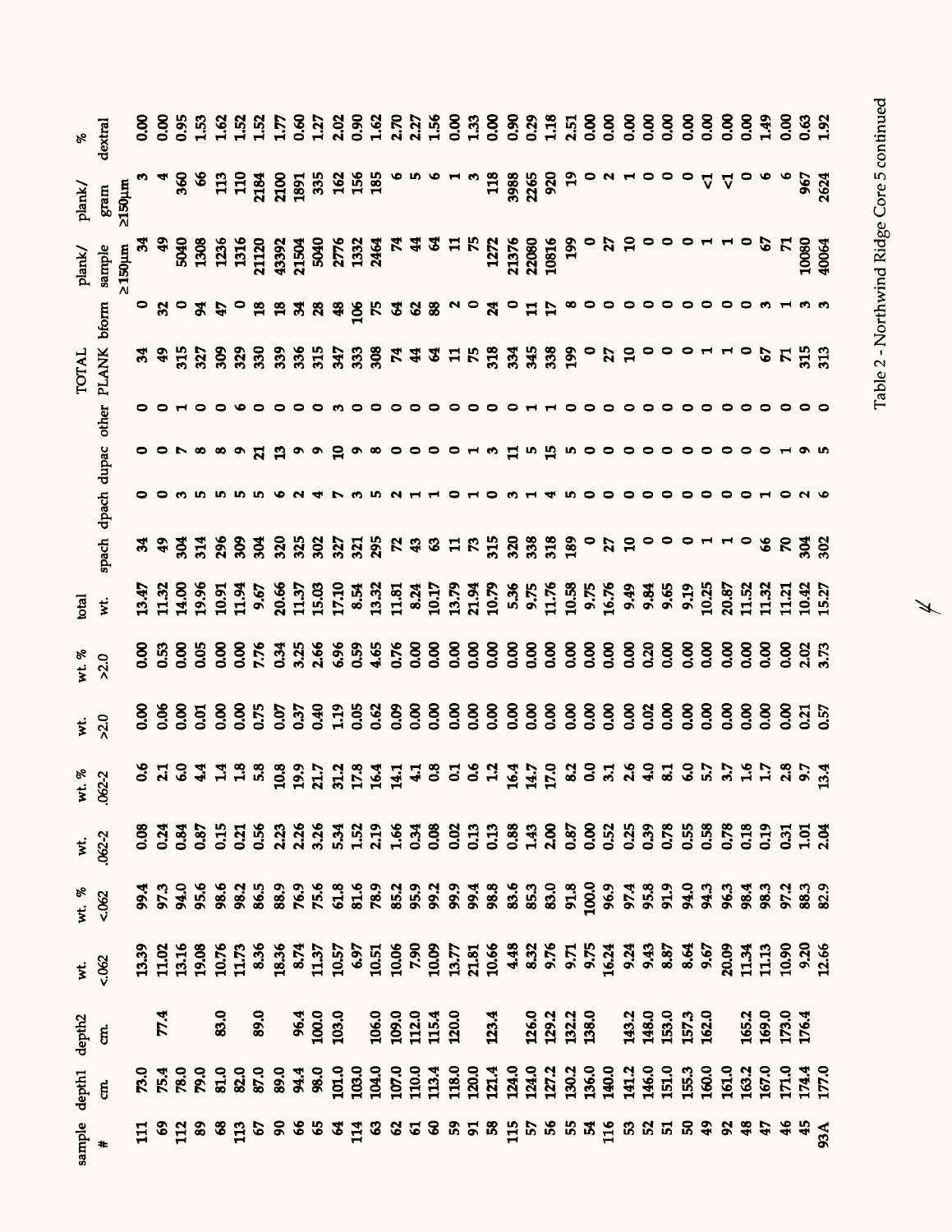| $\mathscr{E}$           | dextral                       |              |    |  |                                                                                                                                                                            |  |           |                |  |              |                         |    |  |                  |  |   |       |                                                                                                                                                                                                                                                                                                                                       |                     |                                                                                         |       |                                 |  |                         |          |          |                         |       |
|-------------------------|-------------------------------|--------------|----|--|----------------------------------------------------------------------------------------------------------------------------------------------------------------------------|--|-----------|----------------|--|--------------|-------------------------|----|--|------------------|--|---|-------|---------------------------------------------------------------------------------------------------------------------------------------------------------------------------------------------------------------------------------------------------------------------------------------------------------------------------------------|---------------------|-----------------------------------------------------------------------------------------|-------|---------------------------------|--|-------------------------|----------|----------|-------------------------|-------|
| plank/                  | $gram$                        | 2150um       |    |  | <b>7363</b><br>25 7 16<br>2006<br>27 17 17 17 17 17 17 18                                                                                                                  |  |           |                |  |              |                         |    |  | $87779 - 888888$ |  |   |       | $\sim$ $\frac{1}{2}$ $\sim$ $\sim$ $\sim$                                                                                                                                                                                                                                                                                             |                     |                                                                                         |       | 4 4 4                           |  |                         | 7 ⊽      | $\Delta$ |                         |       |
| plank/                  | sample                        | $2150 \mu m$ |    |  | 88576<br>9952<br>520416<br>52016<br>10016<br>10016                                                                                                                         |  |           |                |  |              |                         |    |  |                  |  |   |       | $\begin{array}{c} 0 & 5 & 5 \\ 0 & 5 & 5 \\ 0 & 0 & 5 \\ 0 & 0 & 5 \\ 0 & 0 & 5 \\ 0 & 0 & 5 \\ 0 & 0 & 5 \\ 0 & 0 & 5 \\ 0 & 0 & 5 \\ 0 & 0 & 5 \\ 0 & 0 & 5 \\ 0 & 0 & 5 \\ 0 & 0 & 5 \\ 0 & 0 & 5 \\ 0 & 0 & 5 \\ 0 & 0 & 5 \\ 0 & 0 & 5 \\ 0 & 0 & 5 \\ 0 & 0 & 5 \\ 0 & 0 & 5 \\ 0 & 0 & 5 \\ 0 & 0 & 5 \\ 0 & 0 & 5 \\ 0 & 0 &$ |                     | Z,                                                                                      |       | ᅁᆸᇇᅛᆦᇕ                          |  |                         |          |          |                         |       |
|                         | bform                         |              |    |  |                                                                                                                                                                            |  | <b>22</b> |                |  |              |                         |    |  |                  |  | P |       |                                                                                                                                                                                                                                                                                                                                       | $\circ \circ \circ$ |                                                                                         |       |                                 |  |                         |          |          |                         |       |
| <b>TOTAL</b>            | spach dpach dupac other PLANK |              |    |  | $ \frac{1}{3}$ $\frac{1}{6}$ $\frac{1}{6}$ $\frac{1}{6}$ $\frac{1}{6}$ $\frac{1}{6}$ $\frac{1}{6}$ $\frac{1}{6}$ $\frac{1}{6}$ $\frac{1}{6}$ $\frac{1}{10}$ $\frac{1}{10}$ |  |           |                |  |              | $\mathbf{a}$            |    |  |                  |  |   |       |                                                                                                                                                                                                                                                                                                                                       |                     | <b>535555566667</b><br>53555556666                                                      |       | 0 H H W                         |  |                         |          |          |                         |       |
|                         |                               |              |    |  |                                                                                                                                                                            |  |           |                |  |              |                         |    |  |                  |  |   |       |                                                                                                                                                                                                                                                                                                                                       |                     |                                                                                         |       |                                 |  |                         |          |          |                         |       |
|                         |                               |              |    |  |                                                                                                                                                                            |  |           |                |  |              |                         | P. |  | 99888            |  |   |       |                                                                                                                                                                                                                                                                                                                                       |                     |                                                                                         |       |                                 |  |                         |          |          |                         |       |
|                         |                               |              |    |  |                                                                                                                                                                            |  |           |                |  |              |                         |    |  |                  |  |   |       |                                                                                                                                                                                                                                                                                                                                       |                     |                                                                                         |       |                                 |  |                         |          |          |                         |       |
|                         |                               |              |    |  | ಿ ಕ್ಲವೆ ಜ                                                                                                                                                                  |  | 2882871   |                |  |              |                         |    |  |                  |  |   |       |                                                                                                                                                                                                                                                                                                                                       |                     |                                                                                         |       | $\circ$ $\circ$ $\circ$ $\circ$ |  |                         |          |          |                         |       |
| total                   | ż.                            |              |    |  |                                                                                                                                                                            |  |           |                |  |              |                         |    |  |                  |  |   |       |                                                                                                                                                                                                                                                                                                                                       |                     |                                                                                         |       |                                 |  |                         |          |          |                         |       |
| wt. %<br>>2.0           |                               |              |    |  |                                                                                                                                                                            |  |           |                |  |              |                         |    |  |                  |  |   |       |                                                                                                                                                                                                                                                                                                                                       |                     |                                                                                         |       |                                 |  |                         |          |          |                         |       |
|                         | $\times\frac{1}{2}$           |              |    |  |                                                                                                                                                                            |  |           |                |  |              |                         |    |  |                  |  |   |       |                                                                                                                                                                                                                                                                                                                                       |                     |                                                                                         |       |                                 |  |                         | 500      |          | 888.8                   |       |
|                         | wt. %<br>.062-2               |              |    |  | 3.53                                                                                                                                                                       |  |           |                |  |              |                         |    |  |                  |  |   |       |                                                                                                                                                                                                                                                                                                                                       |                     |                                                                                         |       |                                 |  |                         | <u>း</u> |          |                         |       |
| wt.                     | $062 - 2$                     |              |    |  |                                                                                                                                                                            |  |           |                |  |              |                         |    |  |                  |  |   |       |                                                                                                                                                                                                                                                                                                                                       |                     |                                                                                         |       |                                 |  |                         |          |          |                         |       |
| wt. %                   | 5002                          |              |    |  |                                                                                                                                                                            |  |           |                |  |              |                         |    |  |                  |  |   |       |                                                                                                                                                                                                                                                                                                                                       |                     |                                                                                         |       |                                 |  |                         |          |          |                         |       |
| $\overline{\mathbf{x}}$ | 5.062                         |              |    |  |                                                                                                                                                                            |  |           |                |  |              |                         |    |  |                  |  |   |       |                                                                                                                                                                                                                                                                                                                                       |                     |                                                                                         |       |                                 |  |                         |          |          |                         |       |
| depth2                  | មី                            |              |    |  | 181.0<br>185.0<br>187.0<br>199.5                                                                                                                                           |  |           | 197.5<br>203.5 |  | <b>210.5</b> | 219.0<br>223.0<br>228.4 |    |  | 234.5<br>241.0   |  |   | 246.0 |                                                                                                                                                                                                                                                                                                                                       | 249.3               |                                                                                         | 257.0 | 264.0<br>269.0                  |  | 276.0<br>281.0<br>285.0 |          |          |                         | 292.0 |
| depth1                  | ៩                             |              |    |  |                                                                                                                                                                            |  |           |                |  |              |                         |    |  |                  |  |   |       |                                                                                                                                                                                                                                                                                                                                       |                     |                                                                                         |       |                                 |  |                         |          |          | 286.0<br>287.0<br>290.0 |       |
| sample                  | $\ddot{}$                     |              | 53 |  |                                                                                                                                                                            |  |           |                |  |              |                         |    |  |                  |  |   |       |                                                                                                                                                                                                                                                                                                                                       |                     | ឌ ទ ទ ទ ទ ៑ ឌ ខ ទ ៑ ដ ន ន ខ ឌ ឌ ខ ខ ខ ខ ៑ ៑ ៑ ខ ៑ ៑ ខ ៑ ប ៑ ប ៑ ឌ ៑ ប ៑ ឌ ៑ ប ្ដ ប ្អ ្ |       |                                 |  |                         |          |          | ទ ដូ ដ                  |       |

 $\sqrt{2}$